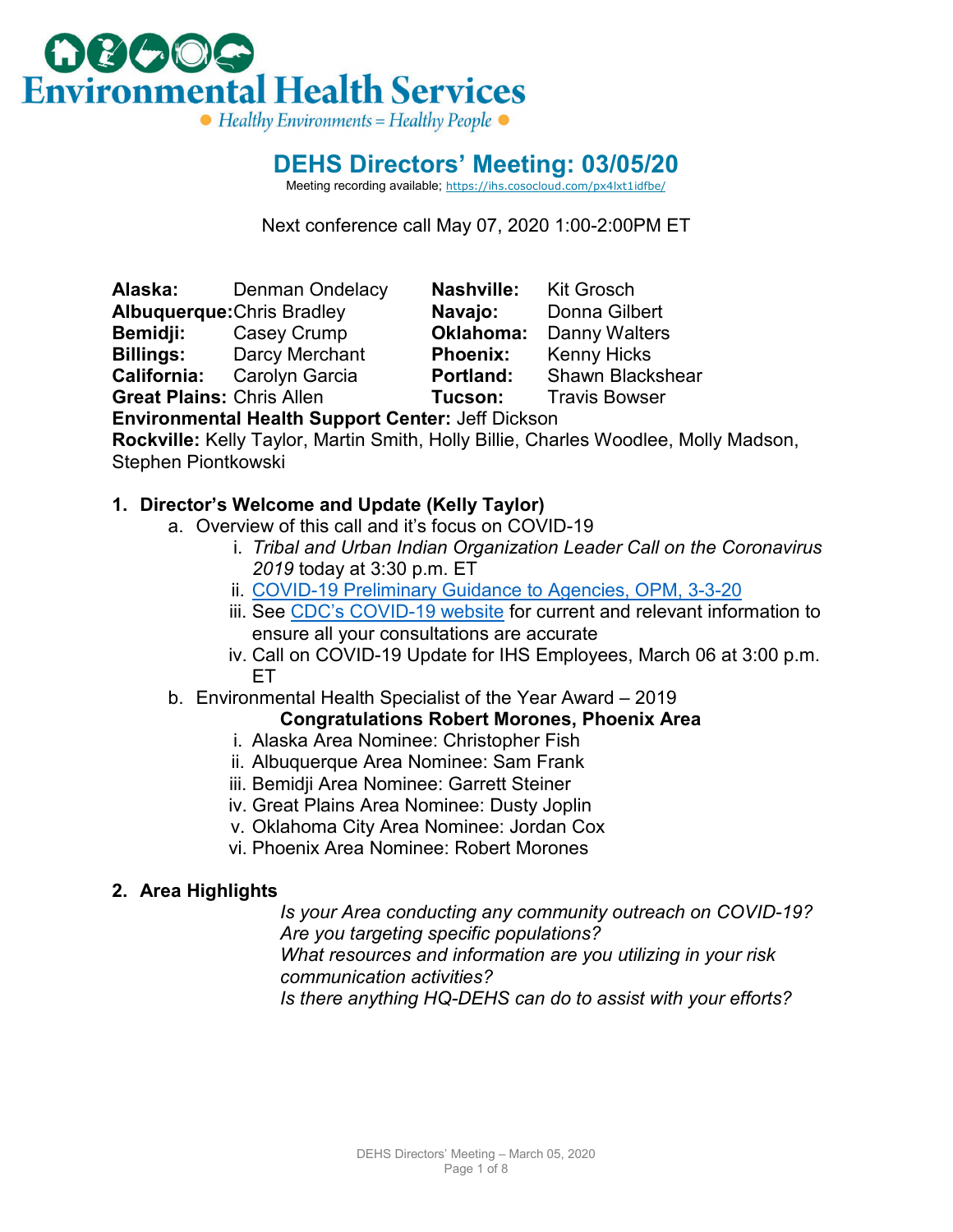

- a. Alaska
	- *i. Other COVID-19*
		- 1. ANTHC made preparations in case they received any cases and they have test kits
		- 2. ANTHC Environmental Health in communications w their counter parts; no formal requests for action known to date
		- 3. Concerns if a tribal member is COVID-19 positive should they be allowed into the community and How would you isolate them
		- 4. 17 Commissioned Officers from Alaska Area deployed
- b. Albuquerque
	- *i. Other COVID-19*
		- 1. 06 March call planned w CEOs, clinical directors, etc.
		- 2. Received an inquiry from a detention center
		- 3. Using CDC as primary resource
	- ii. Staffing
		- 1. Applicants for the two district vacancies were received and interviews will be conducted on 06 March
		- 2. Area DEHS vacancy closes 05 March
		- 3. Service Unit Sanitarian vacancies at Taos and Durango forthcoming
		- 4. RADM Buchanan recently chatted w RADM Taylor re: ABQ vacancies and she stated announcements and interviews are ongoing

#### c. Bemidji

- *i. Is your Area conducting any community outreach on COVID-19?*
	- 1. Drafted emails to head starts, child care, casinos, etc. sharing CDC resources and offering assistance
- *ii. Are you targeting specific populations?*
	- 1. Basically anyone we serve
- *iii. Other COVID-10*
	- 1. National Supply Service Center plans to make expired masks available to give to tribes based on CDC guideline
		- Bemidji Area, IEHO, charged to contact tribes and determine need for masks
		- Much discussion on this issue
		- Clarification determined: the National Supply Service Center has expired N-95 respirators they plan to make available to clinic/patient care staff based on CDC guidelines
		- Concurrence: IHS needs to ensure this initiative is communicated appropriately and carefully (RADM will follow-up w IHS leadership)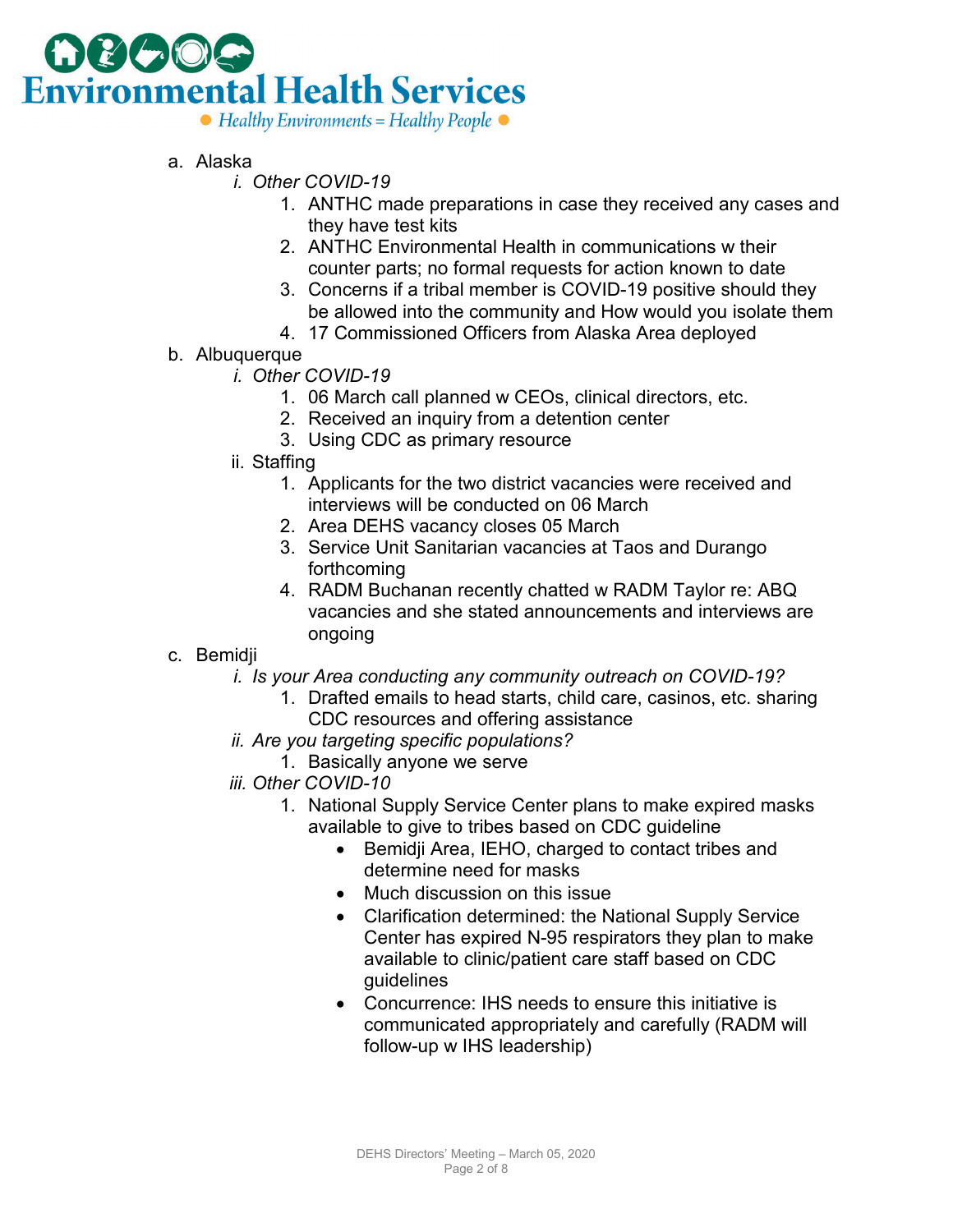

- iv. Staffing
	- 1. Filled two positions in Minnesota District Office (both previous COSTEPs)
- d. Billings
	- *i. Is your Area conducting any community outreach on COVID-19?*
		- 1. Planning to begin outreach on 16 March
	- *ii. Are you targeting specific populations?*
		- 1. Similar to what the other Areas have stated they're doing
		- 2. In addition injury prevention programs who may be doing car seat clinics and such
	- *iii. What resources and information are you utilizing in your risk communication activities?*
		- 1. CDC
	- iv. *Is there anything HQ-DEHS can do to assist with your efforts?* 1. Any information you can send down the pike
	- v. Staffing
		- 1. Vacancy Announcement for Wind River SU forthcoming
- e. California
	- *i. Is your Area conducting any community outreach on COVID-19?*
		- 1. Sent info to childcare facilities about three weeks ago
		- 2. Sent [CA] infection control guidelines to ambulatory care facilities earlier this week
	- *ii. Are you targeting specific populations?*
		- 1. Childcare and healthcare facilities
	- *iii. What resources and information are you utilizing in your risk communication activities?*
		- 1. CDC; CA Dept. of Health [alert network]; CA OES
	- *iv. Is there anything HQ-DEHS can do to assist with your efforts?*
	- *v. Other COVID-19*
		- 1. CA declared state of emergency on 04 March
		- 2. CA Area formed COVID Coordination team last week and DEHS on team; [team has a website](https://www.ihs.gov/california/index.cfm/for-health-care-professionals/coronavirus-2019-covid-19/) targeting public and staff
		- 3. DEHS created FAQ re: use of expired respirators based on CDC and CA guidelines and will distribute that at tribal leaders meeting next week
			- CA has large cache of expired respirators they plan to make available and DEHS trying to ensure they include tribal health clinics w available resources
			- Example of criteria to receive respirators are having a Pan Flu plan and respiratory protection program in place
	- vi. Staffing
		- 1. Redding and Ukiah vacancy announcements forthcoming
		- 2. Tim Shelhamer transferring to Sacramento District position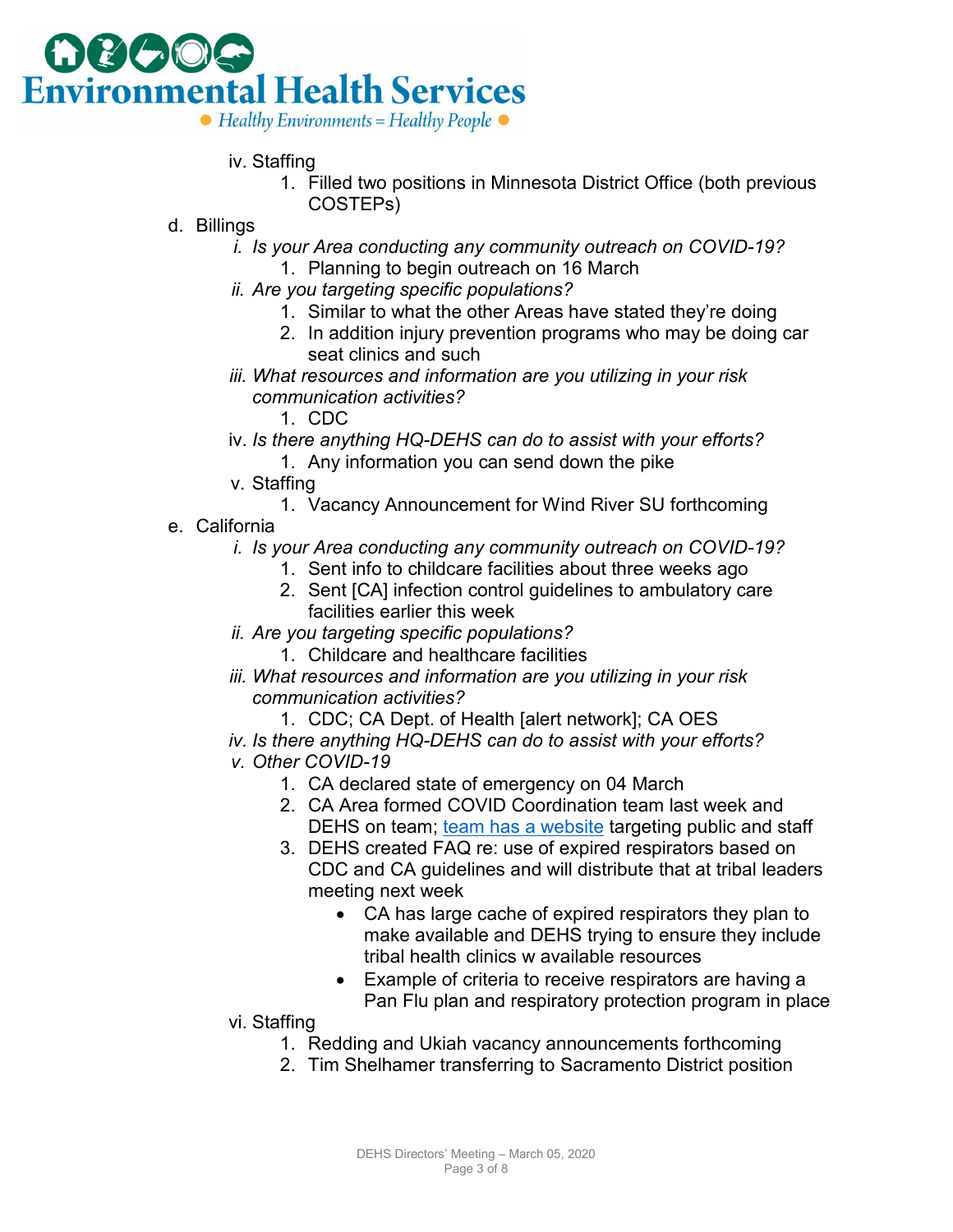

 $\bullet$  Healthy Environments = Healthy People  $\bullet$ 

- f. Great Plains
	- *i. Is your Area conducting any community outreach on COVID-19?*
	- *ii. Are you targeting specific populations?* 1. Elders and children
	- *iii. What resources and information are you utilizing in your risk communication activities?*
	- *iv. Is there anything HQ-DEHS can do to assist with your efforts?*
	- *v. Other COVID-19*
		- 1. Conducting outreach to IHS and Tribal clinics
		- 2. Involved w ICS at many sites who are not yet activated but on alert
		- 3. During monthly DEHS staff call emphasized using reliable sources like CDC
	- vi. Staffing
		- 1. Vacancies at Belcourt and Pine Ridge
		- 2. Selection made for Minot District EH Specialist
- g. Albuquerque
	- *i. Is your Area conducting any community outreach on COVID-19?*
	- *ii. Are you targeting specific populations?*
	- *iii. What resources and information are you utilizing in your risk communication activities?*
	- iv. *Is there anything HQ-DEHS can do to assist with your efforts?*
- h. Nashville
	- *i. Is your Area conducting any community outreach on COVID-19?*
		- 1. Area's emergency manager and CMO are distributing the information
	- *ii. Are you targeting specific populations?*
		- 1. Attending 05 March meeting on how to protect childcare and elder feeding programs
	- *iii. Other COVID-19*
	- 1. Nashville Area team asked Kit for respiratory protection info iv. Staffing
		- 1. Mike Hiles to report in August
		- 2. Riley now in an admin position in Nashville Area
- i. Navajo
	- *i. Is your Area conducting any community outreach on COVID-19?*
		- 1. Working w Navajo Epi Team who did radio show last week
	- *ii. Are you targeting specific populations?*

1. *CDC*

- *iii. Other COVID-19*
	- 1. Navajo Area and Navajo Nation ICSs activated
- iv. Staffing
	- 1. Vacancy announcements for Gallup and Fort Defiance close on 10 March
	- 2. Many Farms selection made and should report in April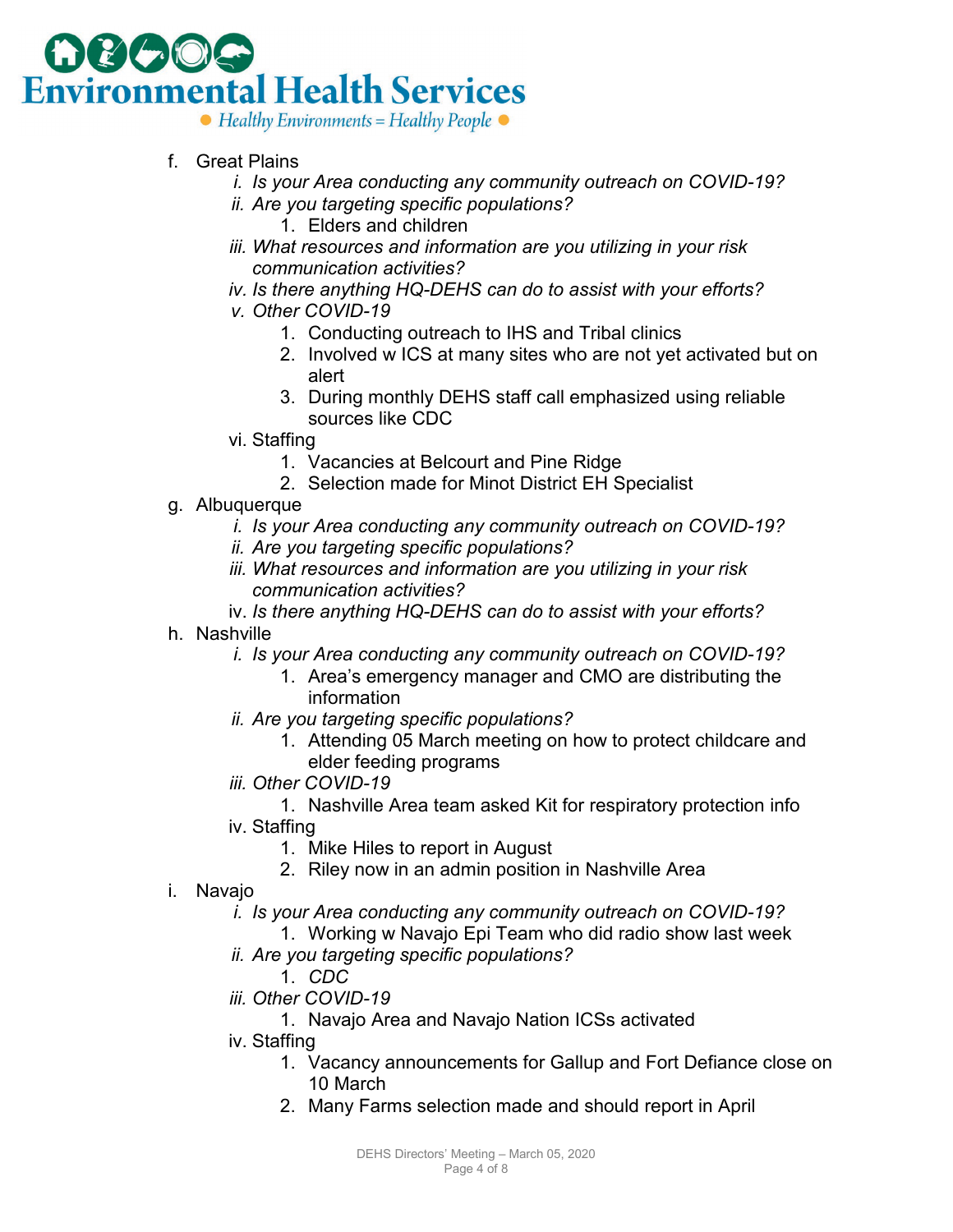# **Environmental Health Services**  $\bullet$  Healthy Environments = Healthy People  $\bullet$

- j. Oklahoma City
	- *i. Is your Area conducting any community outreach on COVID-19? 1. Basic messages community-wide*
	- ii. *Is there anything HQ-DEHS can do to assist with your efforts?*
	- 1. If you get information send it anyway, I'd rather have it than not *iii. Other COVID-19*
		- 1. Two DEHS staff tasked with helping clinics w accreditation [focus on infection control during accreditation surveys], and helping w preparedness in the clinics
		- 2. Using CDC assessment tool for healthcare facilities
		- 3. Provided pandemic or infectious disease response plan
	- iv. Staffing
		- 1. Vacancy announcement for Clinton, OK closes on 05 March
- k. Portland
	- *i. What resources and information are you utilizing in your risk communication activities?*
		- 1. CDC
	- ii. *Is there anything HQ-DEHS can do to assist with your efforts?*
		- 1. If you get information send it anyway, I'd rather have it than not
	- *iii. Other COVID-19*
		- 1. Working w IHS clinics
	- iv. Staffing
		- 1. Shawn Blackshear transferring to Northwest Portland Area Indian Health Board
		- 2. Request for 1-2 week TDYs over the next few months; if you or your staff can assist please contact [Marcus Martinez](mailto:marcus.martinez@ihs.gov) and send FYI to RADM Taylor
- l. Phoenix
	- *i. Is your Area conducting any community outreach on COVID-19?*
		- 1. No Area-wide coordinated outreach in the community at this time. Phoenix Area DEHS Management Team have a team call on March 05 to begin to formulate a COVID-19 health communication plan for targeted community populations/establishment types.
		- 2. To date, outreach has been case-by-case in response to questions or as part of routine surveys. One team member has drafted a very basic bulletin for schools/child care centers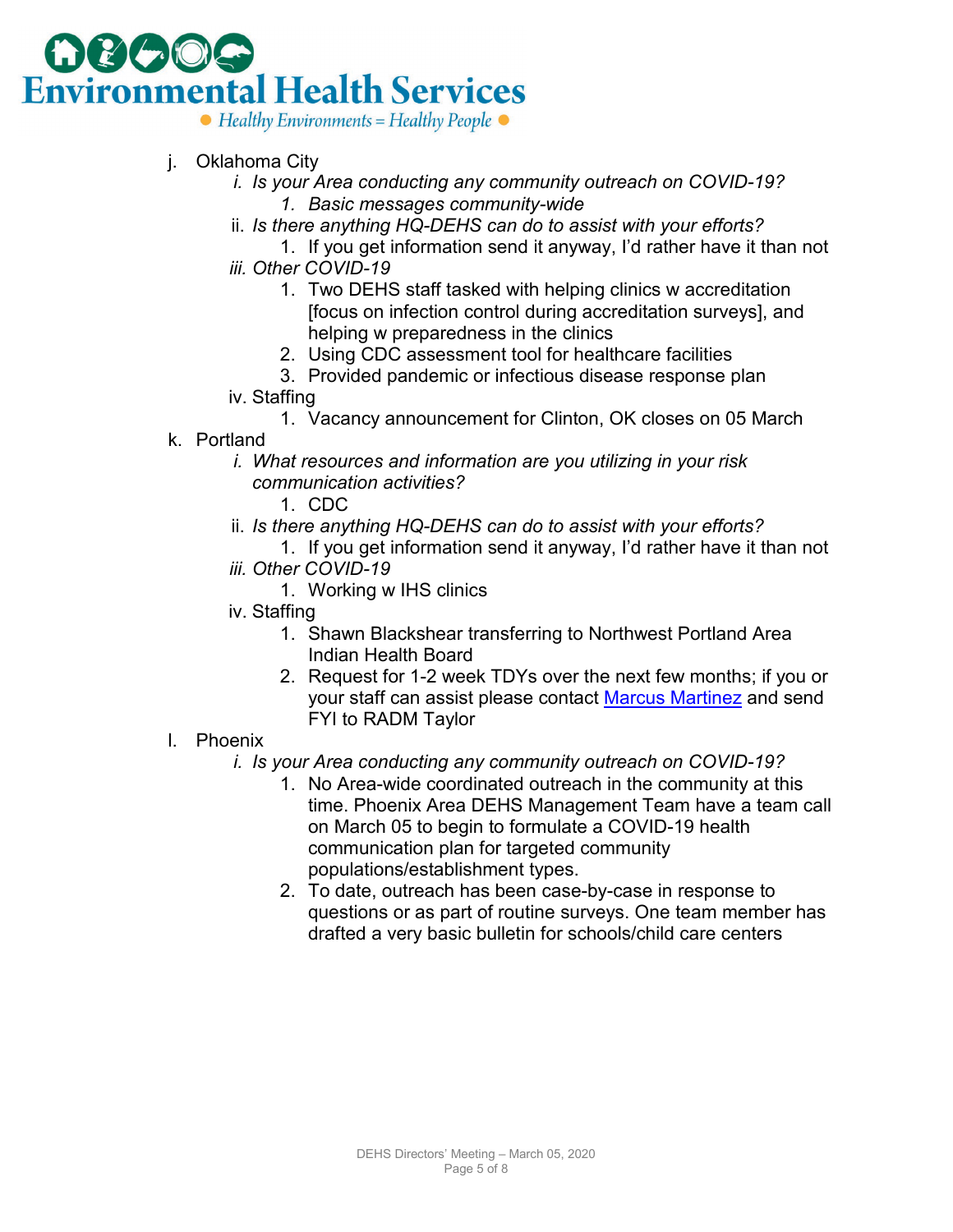

[We understand staff, parents, and students may have questions and concerns about the novel \(new\)](https://www.cdc.gov/coronavirus/2019-ncov/specific-groups/guidance-for-schools.html)  coronavirus disease, now called COVID-19. The situation surrounding the outbreak is rapidly evolving and the information or recommendations are changing as new information becomes available. Please follow the US Centers for Disease Control and Prevention (CDC) Interim Guidance for Administrators of US Childcare Programs and K-12 Schools to Plan, Prepare, and Respond to Coronavirus Disease 2019 (COVID-19).

Link: https://www.cdc.gov/coronavirus/2019-ncov/specific-groups/guidance-for-schools.html

The CDC will update this guidance as needed and as additional information becomes available. Please check the following CDC website periodically for updated interim guidance: https://www.cdc.gov/coronavirus/2019-ncov/index.html.

For this or any other environmental health issues, please feel free to contact the Reno District IHS Office of Environmental Health and Engineering or your designated IHS Environmental Health Officer/Specialist.

- 3. CAPT Cramer prepared a targeted communication for healthcare establishment safety officers
- *ii. Are you targeting specific populations?*
	- 1. The clinical response has received most attention to date by multiple Area/HQ subject matter experts
	- 2. Targeted community-based populations under consideration for DEHS COVID-19 health communication plan: Schools/Child Care Centers; Elder Care Centers; Jails
- *iii. What resources and information are you utilizing in your risk communication activities?*
	- 1. CDC and State Dept of Health
- *iv. Is there anything HQ-DEHS can do to assist with your efforts?*
	- 1. Coordinate with partner agencies (e.g., BIE, BIA, ACF, CDC) on targeted messaging initiatives specific to tribes so we aren't duplicating effort and have a degree of consistency
	- 2. Provide "canned" messaging if/where warranted
- *v. Other COVID-19*
	- 1. CAPT Cramer is deployed to Newark airport (New Jersey) conducting passenger screening and health and safety related initiatives
- m. Tucson
	- *i. Is your Area conducting any community outreach on COVID-19?*
		- 1. Working alongside tribal PH Emergency Coordinator
	- *ii. Are you targeting specific populations?*
		- 1. Community-wide, but schools and Head Starts sent several requests for training
	- *iii. What resources and information are you utilizing in your risk communication activities?*
		- 1. CDC and County Health Dept.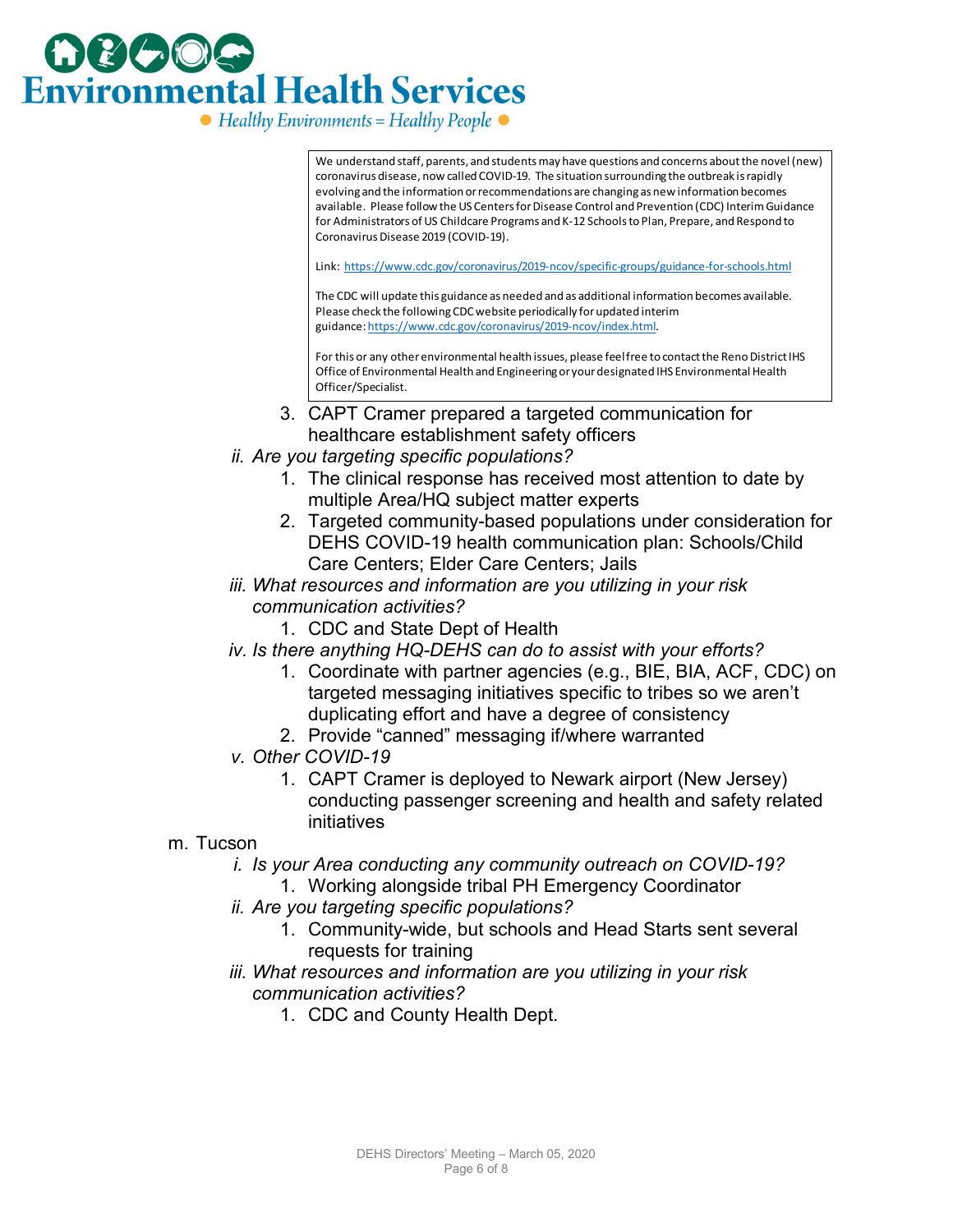

- n. EHSC
	- i. COVID-19 no request sent to EHSC, but are willing to assist in Area support if needed.
	- ii. Leadership and Personal Development webinars and Leading Self cohort will be announced very soon
	- iii. New Computerized Maintenance Management System (CMMS) will be deployed in Areas by end of July; system relates more to the IEH staff (clinics) rather than field staff
	- iv. Intro to IP course in Portland has 9 people registered
	- v. Staffing
		- 1. Angela Hodge to retire soon; final date TBD

#### **3. HQ Announcements**

- a. Annual DEHS Directors' Meeting
	- i. When: 03-07 August 2020
	- ii. Where: Rockville, MD
	- iii. Lodging: TBA
- b. NDECI
	- i. Pilot extended to mid-August
	- ii. Considerable data quality items completed
- c. IEH (Charles Woodlee)
	- i. WebCident replacement
		- 1. Known as IHS Safety Tracking & Response (I-STAR)
		- 2. Launch on 16 March 2020 (postponed after DEHS call, to 23 March at earliest)

#### **4. COVID-19 Deployment Experience (S. Piontkowski)**

- a. Background
	- i. APHT 5 February on-call month
	- ii. Typical PHS deployment
	- iii. 02-28 February at Chicago O'Hare Quarantine Stations
	- iv. Augmented CDC full-time Quarantine Station staff
- b. Logistics
	- i. A cluster
	- ii. You're your own best advocate
- c. Roles
	- i. Passenger screening
	- ii. Data entry and verification
	- iii. Assisted w Quarantine Station's screening processes, training, and SOPs